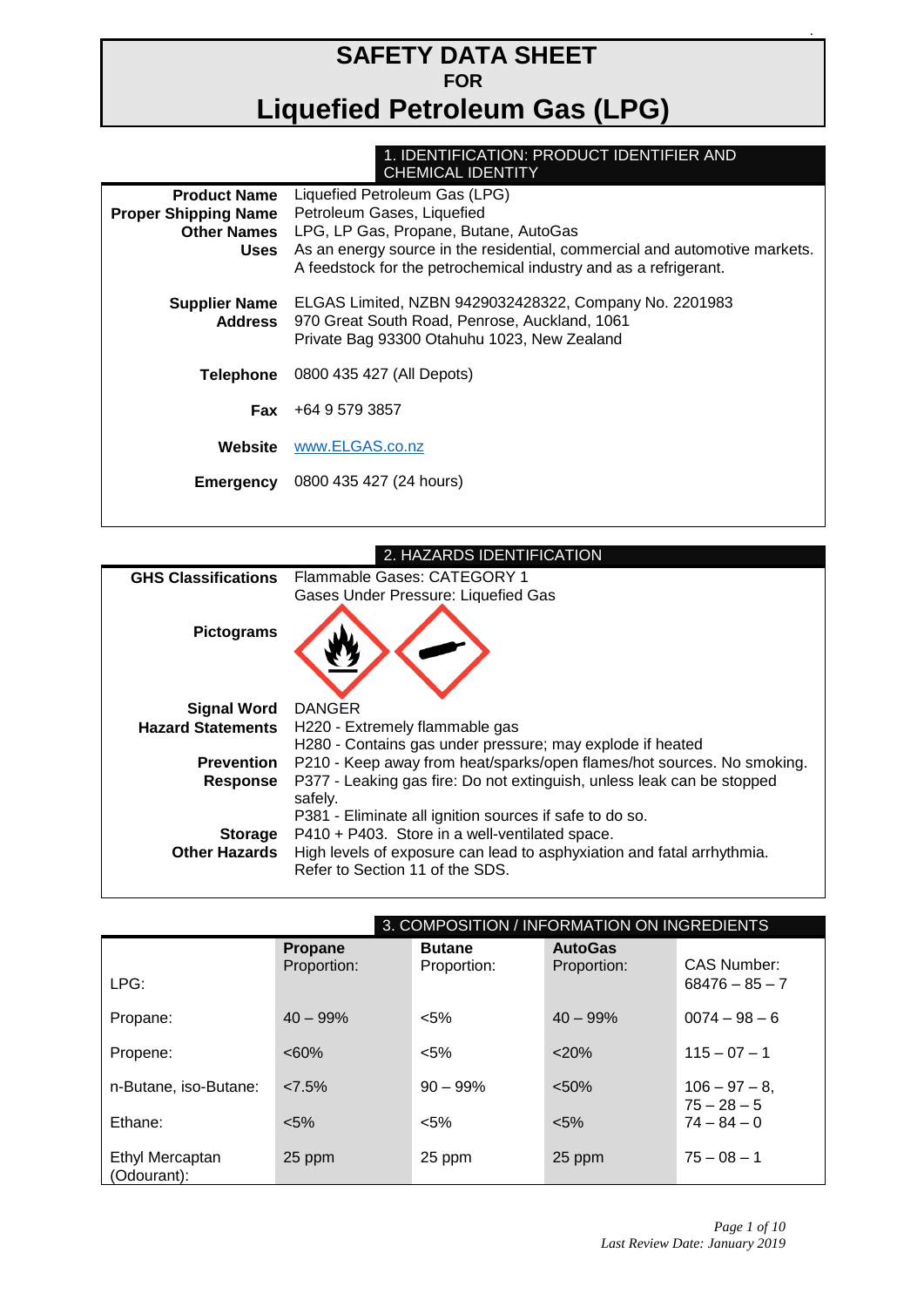*.*

|                                                                             | 4. FIRST AID MEASURES<br>In all cases seek medical attention and see the ELGAS Super Cold Contact                                                                                                                                                                                                                   |  |  |
|-----------------------------------------------------------------------------|---------------------------------------------------------------------------------------------------------------------------------------------------------------------------------------------------------------------------------------------------------------------------------------------------------------------|--|--|
| Injuries Hospital Information Sheet for further information and procedures. |                                                                                                                                                                                                                                                                                                                     |  |  |
| Eye                                                                         | Treatment for cold burns: Immediately flush with room-temperature water or with<br>sterile saline solution. Hold eyelids apart and irrigate for 15 minutes. Seek urgent<br>medical attention.                                                                                                                       |  |  |
| <b>Inhalation</b>                                                           | Remove from area of exposure immediately.<br>Be aware of possible explosive atmospheres.<br>If victim is not breathing apply artificial respiration and seek urgent medical attention.<br>Give oxygen if available. Keep warm and rested.                                                                           |  |  |
| <b>Skin</b>                                                                 | For cold burns:<br>Immediately soak all clothing over the affected area and flush or soak affected skin<br>with room-temperature to warm water (40 C max.) for a minimum of 15 minutes.<br>For large burns, immerse the affected area in room-temperature to warm water (40<br>C max.) for a minimum of 15 minutes. |  |  |
|                                                                             | For hot burns:<br>Immediately soak all clothing over the affected area and flush or soak affected skin<br>with room-temperature water only for a minimum of 15 minutes.<br>For large burns, immerse the affected area in room-temperature water only for a<br>minimum of 15 minutes.                                |  |  |
|                                                                             | For both hot and cold burns:<br>If required, cover the affected area with clean wet dressing or cloth and keep the<br>dressing or cloth dripping wet with water until medical attention is obtained.                                                                                                                |  |  |
|                                                                             | DO NOT attempt to remove any clothing which has adhered to the skin.<br>DO NOT apply any form of direct heat to any affected area.<br>DO NOT apply any creams or lotions to any affected areas.                                                                                                                     |  |  |
|                                                                             | Seek immediate medical attention for all burns, hot or cold.                                                                                                                                                                                                                                                        |  |  |
| Ingestion                                                                   | For advice, contact the New Zealand National Poisons Centre, on 0800 764 766, or<br>a doctor. Ingestion is considered unlikely due to product form.                                                                                                                                                                 |  |  |
| <b>Symptoms</b>                                                             | In high concentrations may cause asphyxiation.<br>Symptoms may include loss of mobility/consciousness. Victim may not be aware of<br>asphyxiation.                                                                                                                                                                  |  |  |
|                                                                             | In low concentrations may cause narcotic effects. Symptoms may include dizziness,                                                                                                                                                                                                                                   |  |  |
|                                                                             | headache, nausea and loss of coordination.<br>Direct contact with the liquefied gas or escaping compressed gas may cause cold<br>burns.                                                                                                                                                                             |  |  |
| <b>Medical</b>                                                              | Treat symptomatically. Severe inhalation over exposure may sensitise the heart to                                                                                                                                                                                                                                   |  |  |
| <b>Attention &amp;</b><br><b>Special</b>                                    | catecholamine induced arrhythmias.<br>Do not administer catecholamines to an overexposed person.                                                                                                                                                                                                                    |  |  |
| <b>Treatment</b>                                                            |                                                                                                                                                                                                                                                                                                                     |  |  |
|                                                                             |                                                                                                                                                                                                                                                                                                                     |  |  |

#### 5. FIRE FIGHTING MEASURES

| <b>Extinguishing</b> | Evacuate the area of persons not directly involved in fighting the fire.<br>Stop flow of gas if safe to do so, by closing valves or by activating the Emergency |
|----------------------|-----------------------------------------------------------------------------------------------------------------------------------------------------------------|
|                      | Shutdown (ESD) System.                                                                                                                                          |
|                      | If the gas source cannot be isolated, do NOT extinguish the flame, since re-ignition<br>of spilled gas (flash) could occur.                                     |
|                      | Drench and cool cylinders or vessels with water spray from a protected area at a<br>safe distance.                                                              |
|                      | If it is absolutely necessary to extinguish the flame, use only a dry chemical powder<br>extinguisher.                                                          |
|                      | Carbon oxides (CO, CO <sub>2</sub> ) fumes may be produced should burning occur especially<br>within an enclosed space. Fumes may be hazardous to personnel.    |
|                      | Fire fighters should wear full protective clothing and be aware of the risk of possible<br>explosion (ignition of spilled LPG, especially in a confined space). |
|                      | Flashback may occur along a vapour trail. Breathing apparatus is required in                                                                                    |
|                      | Page $2$ of $10$                                                                                                                                                |
|                      | Last Review Date: January 2019                                                                                                                                  |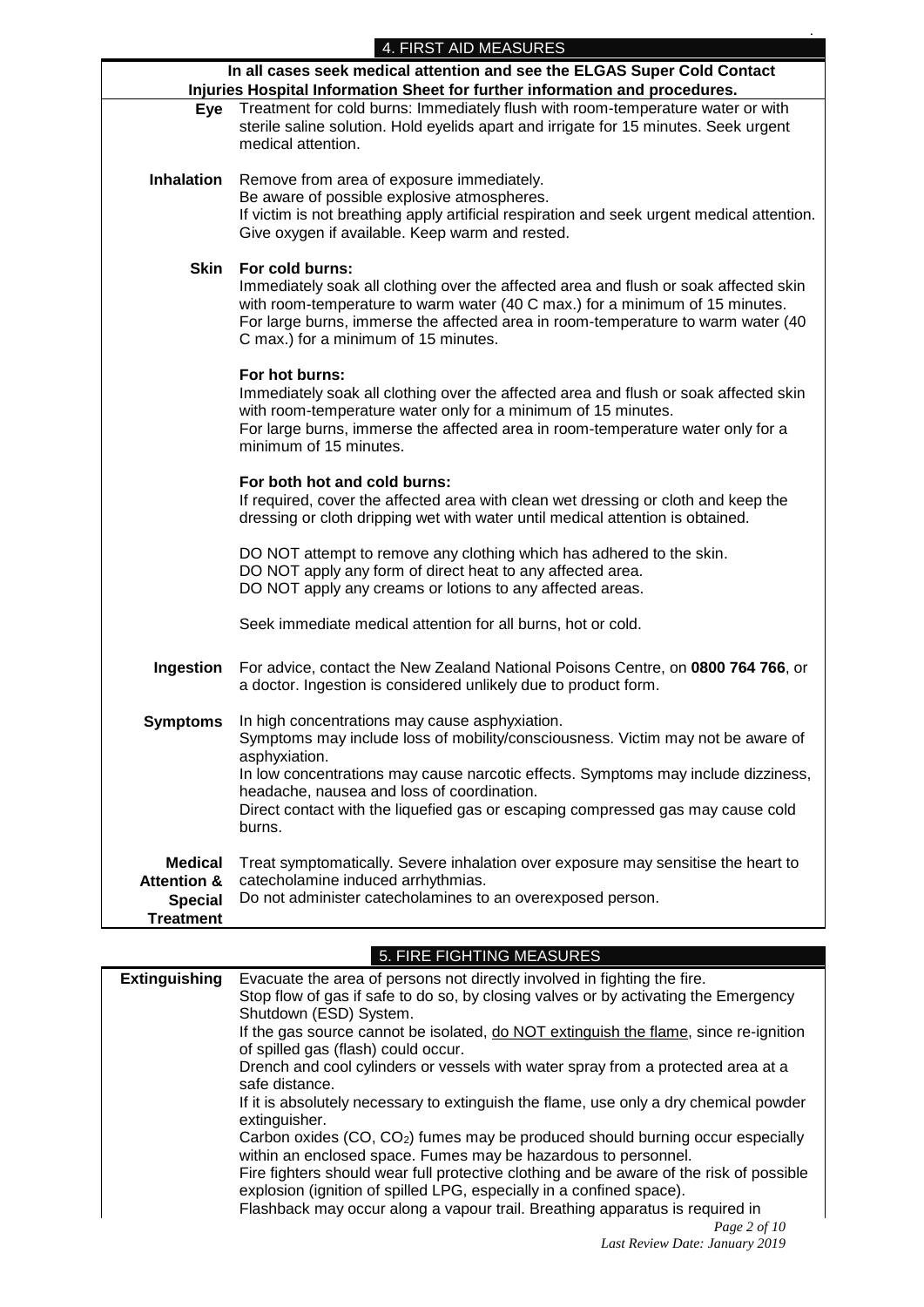|                                                   | confined spaces.<br>Where possible, remove cool cylinders from the path of the fire.<br>Do not re-use a fire-exposed vessel or cylinder as heat damaged cylinders or<br>vessels may have developed leaks in attached fittings. Seek advice from the<br>supplier.                                                                                                                                                                                                                       |
|---------------------------------------------------|----------------------------------------------------------------------------------------------------------------------------------------------------------------------------------------------------------------------------------------------------------------------------------------------------------------------------------------------------------------------------------------------------------------------------------------------------------------------------------------|
| <b>Specific</b><br>Hazards                        | Highly flammable.<br>Heating to decomposition produces acrid smoke and irritating fumes.<br>Product will add fuel to a fire.<br>Eliminate all ignition sources including cigarettes, open flames, spark producing<br>switches / tools, heaters, naked lights, pilot lights, mobile phones etc. when                                                                                                                                                                                    |
|                                                   | handling.                                                                                                                                                                                                                                                                                                                                                                                                                                                                              |
| <b>Precautions</b><br>for Fire<br><b>Fighters</b> | Highly flammable.<br>Temperatures in a fire may cause cylinders or pressure vessels to rupture (BLEVE)<br>and pressure relief devices to be activated (venting of LPG vapour to atmosphere,<br>forming flammable clouds of air-gas mixture).<br>Cool cylinders and vessels exposed to fire by applying water from a protected<br>location and with water spray directing spray primarily onto the upper surface.<br>Do not approach any LPG cylinder or vessel suspected of being hot. |
| Hazchem Code 2YE                                  |                                                                                                                                                                                                                                                                                                                                                                                                                                                                                        |

6. ACCIDENTAL RELEASE MEASURES

| <b>Personal</b><br>precautions,<br>protective<br>equipment and<br>emergency<br>procedures | If a tank or cylinder is leaking, eliminate all potential ignition sources (electrical<br>equipment and tools, open flames / burners and cigarettes), evacuate area of<br>personnel and activate the emergency shutdown system where fitted.<br>If safe to so, hose the leaking tank or cylinder with water using a spray to dissipate<br>the vapour.<br>Contact the Emergency Services, and ELGAS on 1800 819 783 (24 hr centre).<br>See Section 7 for more detail.                                                                                                           |
|-------------------------------------------------------------------------------------------|--------------------------------------------------------------------------------------------------------------------------------------------------------------------------------------------------------------------------------------------------------------------------------------------------------------------------------------------------------------------------------------------------------------------------------------------------------------------------------------------------------------------------------------------------------------------------------|
|                                                                                           | For a small cylinder which is leaking, move the cylinder to an open area by carrying<br>upright, evacuate the area of personnel, and spray the cylinder with water to<br>dissipate the vapour.<br>Contact the Emergency Services, and ELGAS in 1800 819 783 (24 hr centre).                                                                                                                                                                                                                                                                                                    |
|                                                                                           | Never leave or move a leaking cylinder into a confined space (building, shed or<br>vehicle) as vapour will collect in the confined space, creating several hazards.<br>See Section 7 for more detail.                                                                                                                                                                                                                                                                                                                                                                          |
| <b>Environmental</b><br>precautions                                                       | As this product has a very low flash point, any spillage or leak is a fire and / or<br>explosion hazard.<br>If a leak has not ignited, stop gas flow, isolate sources of ignition and evacuate<br>personnel.<br>Ensure good ventilation.<br>Liquid leaks generate large volumes of heavier than air flammable vapour which<br>may travel to remote sources of ignition (e.g. along drainage systems).<br>Where appropriate, use water spray to disperse the gas or vapour and to protect<br>personnel attempting to stop leakage.<br>Vapour may collect in any confined space. |
| <b>Methods of</b><br>containment<br>and cleaning<br><b>up</b>                             | Stop the flow of material, if this is without risk. If the leak cannot be stopped and the<br>cylinder can be moved, move the cylinder to a safe and well-ventilated area, and<br>allow to discharge.<br>Keep area evacuated of all personnel and free from ignition sources until any leaked<br>or spilled liquid has evaporated. LPG is unlikely to contaminate water or soil.                                                                                                                                                                                                |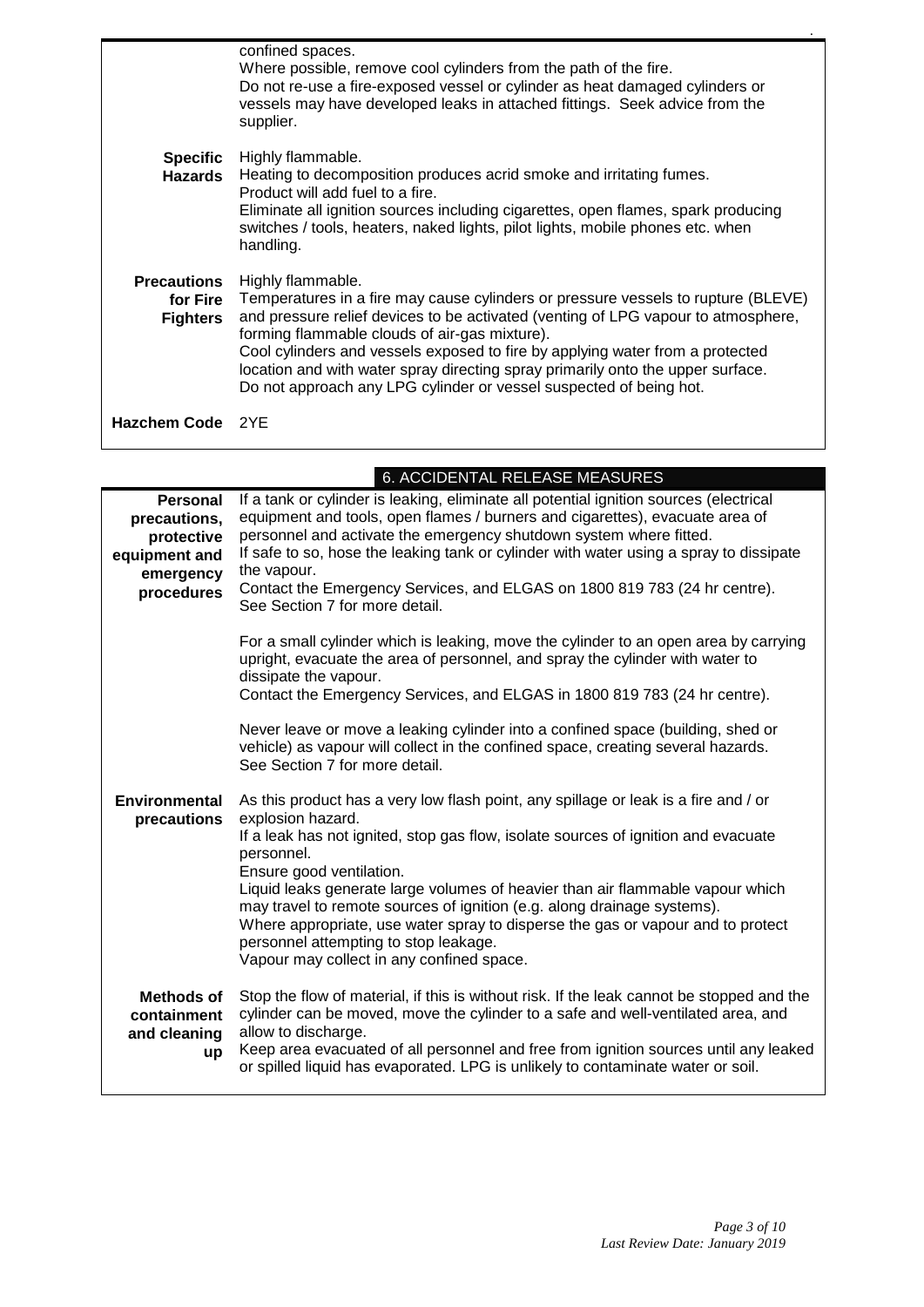### 7. HANDLING AND STORAGE

| <b>Precautions</b><br>for Safe<br><b>Handling</b> | Avoid inhalation of vapour.<br>Avoid contact with liquid and cold storage containers.<br>Avoid contact with eyes.<br>When handling cylinders wear protective footwear and suitable gloves.<br>Always ensure that cylinders are within test date, are fit for use and are leak<br>checked prior to use.                                                                                                                                  |
|---------------------------------------------------|-----------------------------------------------------------------------------------------------------------------------------------------------------------------------------------------------------------------------------------------------------------------------------------------------------------------------------------------------------------------------------------------------------------------------------------------|
|                                                   | Check for leaks by sound and smell and by locating with soapy water or with<br>approved detection devices.<br>LPG liquid leaks may cause freezing and visible ice formation around the location of<br>the leak.                                                                                                                                                                                                                         |
|                                                   | Ice formation is to be encouraged as it may reduce the severity of a liquid leak by<br>obstructing the flow before the leak is isolated. (A very fine water mist delivered from<br>a safe distance will promote ice formation around a liquid leak).<br>Do not fill dented, gouged or rusty LPG cylinders vessels (refer AS 2337.1).<br>Fill cylinders to 80% fill level (ullage tube via decanting or mass via mechanical<br>filling). |
|                                                   | The maximum fill level for vessels is dependent upon their size and location as<br>detailed in AS/NZS 1596.                                                                                                                                                                                                                                                                                                                             |
|                                                   | Use only equipment and pipework designed and approved (where applicable) for<br>LPG as applications.<br>Ensure that cylinders cannot be struck by vehicles or by dropped or rolled objects,<br>etc.<br>Class 2.1 Flammable Gas products may only be loaded in the same vehicle or<br>packed in the same freight container with the classes of products as permitted in the                                                              |
|                                                   | Factsheet 64 (May 2017) - Transport of Dangerous Goods (NZ Transport Agency)<br>Cylinders shall only be transported in an upright, secure position in accordance with<br>the New Zealand Truck Loading Code (NZ Transport Agency)<br>Cylinders must not be dropped or impacted.                                                                                                                                                         |
| <b>Conditions for</b><br><b>Safe Storage</b>      | Store and use only in vessels or cylinders designed for LPG service.<br>Store and dispense LPG only in well ventilated areas away from heat and sources of<br>ignition. Do not store in unventilated buildings.                                                                                                                                                                                                                         |
|                                                   | Do not transport in unventilated vehicle compartments.                                                                                                                                                                                                                                                                                                                                                                                  |
|                                                   | Do not enter storage vessels. If entry to a vessel is necessary, contact the supplier.                                                                                                                                                                                                                                                                                                                                                  |
|                                                   | Cylinders and vessels must be properly labelled. Do not remove warning labels.<br>LPG cylinders shall be stored in accordance with the requirements of AS/NZS 1596<br>and AS 4332.                                                                                                                                                                                                                                                      |
|                                                   | Do not store in pits and basements where vapour may collect.<br>Store cylinders securely in an upright position. Note: forklift cylinders may be stored<br>horizontally.                                                                                                                                                                                                                                                                |
|                                                   | Store away from incompatible materials, particularly oxidising agents. Check vessels<br>and cylinders are clearly labelled.<br>Do not contaminate cylinders or vessels with other products.                                                                                                                                                                                                                                             |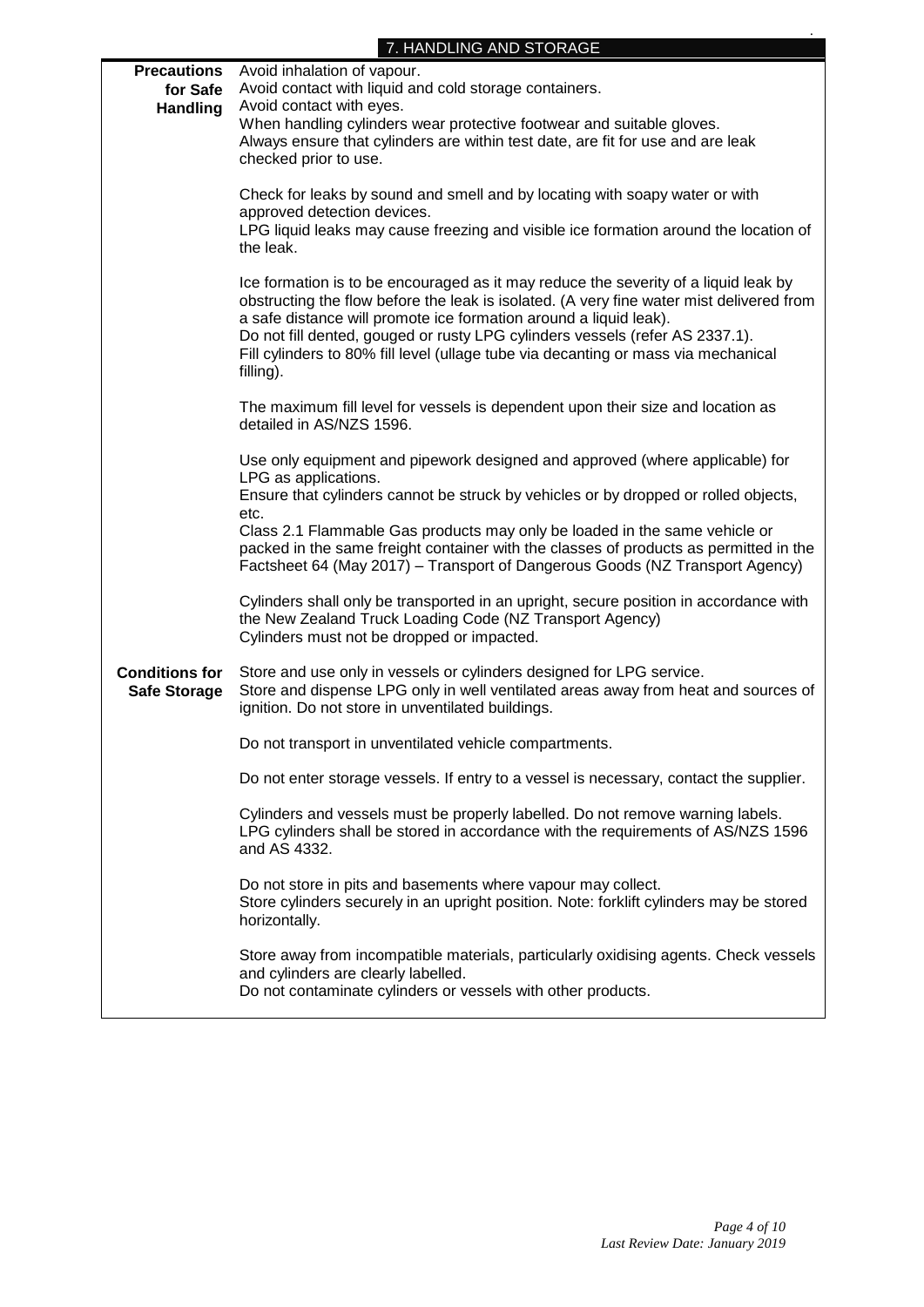## 8. EXPOSURE CONTROLS / PERSONAL PROTECTION

| <b>Exposure Standards</b>     | <b>Occupational Exposure Limits</b><br>Ingredient<br><b>Name</b>                                                                                                                                                                                                 |                                                                                    |  |
|-------------------------------|------------------------------------------------------------------------------------------------------------------------------------------------------------------------------------------------------------------------------------------------------------------|------------------------------------------------------------------------------------|--|
|                               | <b>LPG</b>                                                                                                                                                                                                                                                       | <b>NOHSC</b><br>TWA: $1000$ ppm 8 hour(s)                                          |  |
|                               | <b>Butane</b>                                                                                                                                                                                                                                                    | <b>NOHSC</b><br>TWA: $1900 \text{ mg/m}^3$ 8 hour(s)<br>TWA: $800$ ppm $8$ hour(s) |  |
|                               | Propane                                                                                                                                                                                                                                                          | <b>ACGIH TLV</b><br>TWA: 1000 ppm 8 hour(s)                                        |  |
|                               | Propene                                                                                                                                                                                                                                                          | <b>ACGIH TLV</b><br>TWA: $500$ ppm 8 hour(s)                                       |  |
| <b>Engineering controls</b>   | Avoid inhalation.<br>Use in well ventilated areas.<br>In poorly ventilated areas where flammable vapours may accumulate,<br>mechanical explosion proof extraction ventilation is recommended.<br>Do not enter confined areas (e.g. tanks). Contact the supplier. |                                                                                    |  |
| PPE:                          | Cotton drill, preferably flame retardant long sleeve shirt and trousers                                                                                                                                                                                          |                                                                                    |  |
| Eye & face protection         | Wear safety goggles or face shield.                                                                                                                                                                                                                              |                                                                                    |  |
| <b>Skin protection</b>        | Wear impervious and insulating gloves to prevent cold burns and frostbite.<br>Wear coverall clothing of the anti-static, low flame spread type.<br>When handling cylinders, wear protective footwear.                                                            |                                                                                    |  |
| <b>Respiratory protection</b> | Where an inhalation risk exists, wear a Self-Contained Breathing<br>Apparatus or Airline Respirator.                                                                                                                                                             |                                                                                    |  |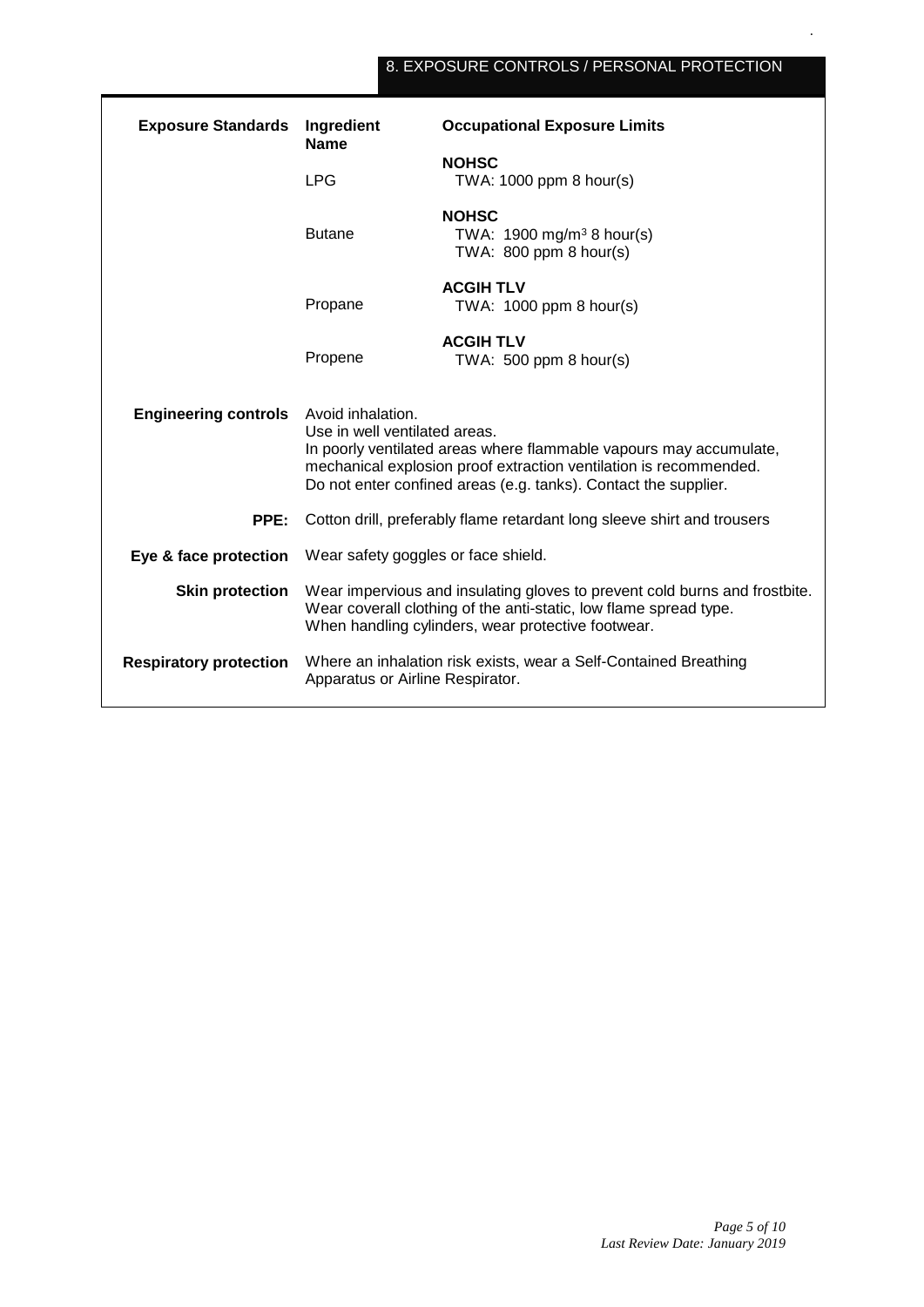|                                                                             |                  |                               |                                                           | 9. PHYSICAL AND CHEMICAL PROPERTIES |                                          |
|-----------------------------------------------------------------------------|------------------|-------------------------------|-----------------------------------------------------------|-------------------------------------|------------------------------------------|
| <b>PROPERTY</b>                                                             |                  | <b>PROPANE</b>                |                                                           | <b>BUTANE</b>                       |                                          |
| Appearance                                                                  |                  | <b>Colourless Gas</b>         |                                                           | <b>Colourless Gas</b>               |                                          |
| Odour                                                                       |                  | Characteristic Odour(1)       |                                                           | Characteristic Odour(1)             |                                          |
| <b>Odour Threshold</b>                                                      |                  | >5000 ppm                     |                                                           | >5000 ppm                           |                                          |
| <b>Chemical Formula</b>                                                     |                  | C <sub>3</sub> H <sub>8</sub> |                                                           | $C_4H_{10}$                         |                                          |
| <b>Molecular Weight</b>                                                     |                  | 44.1                          |                                                           | 58.1                                |                                          |
| <b>Boiling Point</b>                                                        |                  | $-42^{\circ}C$                |                                                           | $-0.5$ <sup>o</sup> C               |                                          |
| Vapour Pressure at 40°C                                                     |                  | 1530 kPa (max)                |                                                           | 520 kPa (max)                       |                                          |
|                                                                             |                  | Liquid at<br>$15^{\circ}$ C   | Gas at<br>101 kPa<br>& 15 <sup>0</sup> C                  | Liquid at<br>$15^{\circ}$ C         | Gas at<br>101 kPa<br>& 15 <sup>0</sup> C |
| Density (kg/m <sup>3</sup> )                                                |                  | 510                           | 1.86                                                      | 568                                 | 2.47                                     |
| <b>Relative Density:</b><br>water = $1.0$<br>$= 1.0$<br>air                 |                  | 0.510                         | 1.53                                                      | 0.568                               | 2.00                                     |
| Litres/tonne<br>$m^3$ /tonne<br>$m^3/m^3$ of liquid                         |                  | 1961<br>1.961<br>1.000        | 536000<br>536<br>274                                      | 1760<br>1.760<br>1.000              | 405000<br>405<br>235                     |
| Specific heat of<br>liquid (kJ/kg/ <sup>0</sup> C)                          |                  | 2.512                         |                                                           | 2.386                               |                                          |
| Latent heat of<br>vapourisation<br>(MJ/m <sup>3</sup> )<br>$(MJ/kg = GJ/t)$ |                  | 232<br>0.358                  |                                                           | 239<br>0.372                        |                                          |
| Heat combustion<br>(MJ/m <sup>3</sup> )<br>$(MJ/kg = GJ/t)$                 |                  | 25000<br>50.1                 | 93.3<br>50.1                                              | 28800<br>49.47                      | 121.9<br>49.47                           |
| Volume of air<br>$(m3)$ needed to<br>burn 1m <sup>3</sup> of gas            |                  |                               | 23.7                                                      |                                     | 31.0                                     |
| Flash point<br>Auto-ignition temp.                                          |                  |                               | $-104$ <sup>o</sup> C<br>450°C                            |                                     | $-60^{\circ}$ C<br>372 <sup>0</sup> C    |
| Max. flame temp.                                                            |                  |                               | 1970 <sup>°</sup> C                                       |                                     | 1990 <sup>°</sup> C                      |
| Flammability                                                                |                  | Extremely<br>flammable        | Extremely<br>flammable                                    | Extremely<br>flammable              | Extremely<br>flammable                   |
| Limits of<br>flammability in<br>air (% by vol):<br>upper %<br>lower %       |                  |                               | 9.6<br>2.4                                                |                                     | 8.6<br>1.9                               |
| <b>Other Properties:</b>                                                    |                  |                               | Solubility (water): 0.07cm <sup>3</sup> / cm <sup>3</sup> |                                     |                                          |
| <b>LPG</b><br>Other name/numbers:                                           |                  | <b>UN 1075</b>                |                                                           |                                     |                                          |
| Propane                                                                     |                  | <b>UN 1978</b>                |                                                           |                                     |                                          |
| <b>Butane</b>                                                               |                  | <b>UN 1011</b>                |                                                           |                                     |                                          |
|                                                                             | <b>IsoButane</b> | <b>UN 1969</b>                |                                                           |                                     |                                          |

1) An odourant is added to LPG to assist in detection of LPG vapour.

 In Australia, Ethyl Mercaptan is used as the odourant, which gives the LPG vapour a persistent and unpleasant smell of rotten cabbages, making LPG detectable by smell at levels well below the Lower Explosive Limit (LEL).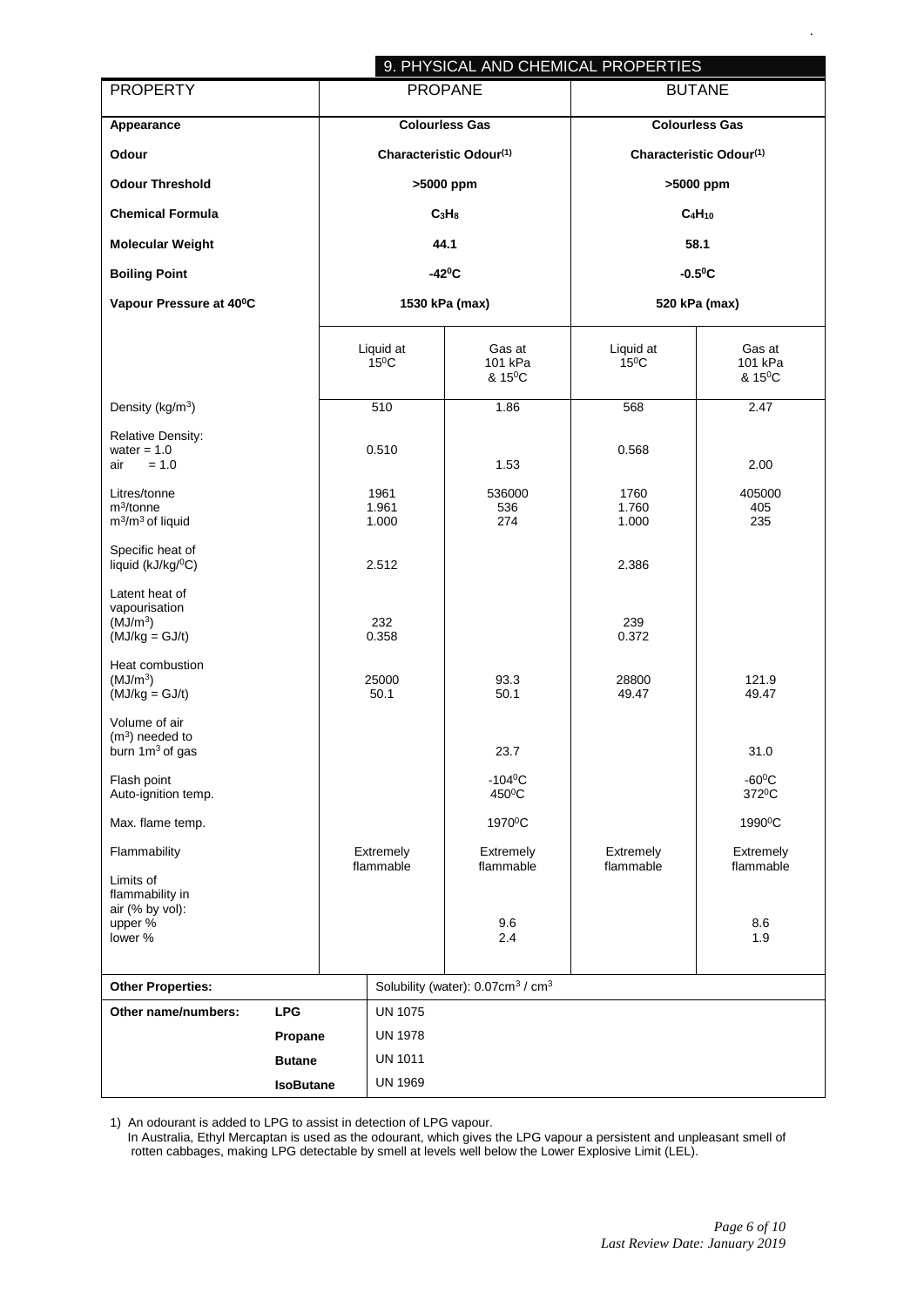|                                               | <b>10. STABILITY AND REACTIVITY</b>                                                                                                                                                                         |
|-----------------------------------------------|-------------------------------------------------------------------------------------------------------------------------------------------------------------------------------------------------------------|
| <b>Reactivity</b>                             | Extremely flammable.<br>Reacts violently with oxidising agents.                                                                                                                                             |
| <b>Chemical stability</b>                     | Stable under recommended conditions of storage.                                                                                                                                                             |
| <b>Conditions to avoid</b>                    | Avoid heat, sparks, open flames and other ignition sources.                                                                                                                                                 |
| Incompatible materials                        | Incompatible with oxidising agents, acids, heat and ignition sources.<br>Do not use natural rubber flexible hoses.<br>Also incompatible (potentially violently) with oxygen, halogens and metal<br>halides. |
| <b>Hazardous</b><br>decomposition<br>products | Heating to decomposition produces acrid smoke and irritating fumes.                                                                                                                                         |

|                                                                             | 11. TOXICOLOGICAL INFORMATION                                                                                                                                                                                                                                                             |  |  |
|-----------------------------------------------------------------------------|-------------------------------------------------------------------------------------------------------------------------------------------------------------------------------------------------------------------------------------------------------------------------------------------|--|--|
| <b>Acute toxicity</b>                                                       | Non toxic.                                                                                                                                                                                                                                                                                |  |  |
| <b>Skin corrosion/irritation</b>                                            | Non irritating. Contact with evaporating liquid or super-cold vessels or<br>pipes may result in frost-bite with severe tissue injury.                                                                                                                                                     |  |  |
| Serious eye<br>damage/irritation                                            | Non irritating. Direct contact with evaporating liquid may result in severe<br>cold burns with possible permanent tissue damage.                                                                                                                                                          |  |  |
| <b>Respiratory or skin</b><br>sensitisation                                 | Not classified as causing skin or respiratory sensitisation.                                                                                                                                                                                                                              |  |  |
| <b>Germ cell mutagenicity</b>                                               | Not classified as a mutagen.                                                                                                                                                                                                                                                              |  |  |
| Carcinogenicity                                                             | Not classified as a carcinogen.                                                                                                                                                                                                                                                           |  |  |
| <b>Reproductive toxicity</b>                                                | Not classified as a reproductive toxin.                                                                                                                                                                                                                                                   |  |  |
| <b>Specific Target Organ</b><br><b>Toxicity (STOT) - single</b><br>exposure | Asphyxiant gas. Symptoms of exposure are directly related to<br>displacement of oxygen from air. Low vapour concentrations may cause<br>nausea, dizziness, headaches and drowsiness.                                                                                                      |  |  |
|                                                                             | High vapour concentrations may produce symptoms of oxygen deficiency<br>which, coupled with central nervous system depression, may lead to rapid<br>loss of consciousness, asphyxiation and fatal arrhythmia.<br>May have a narcotic effect if high concentrations of vapour are inhaled. |  |  |
| <b>Specific Target Organ</b><br>Toxicity (STOT) -<br>multiple exposure      | Not classified as causing organ effects from repeated exposure.                                                                                                                                                                                                                           |  |  |
| <b>Aspiration hazard</b>                                                    | Not classified as an aspiration hazard.                                                                                                                                                                                                                                                   |  |  |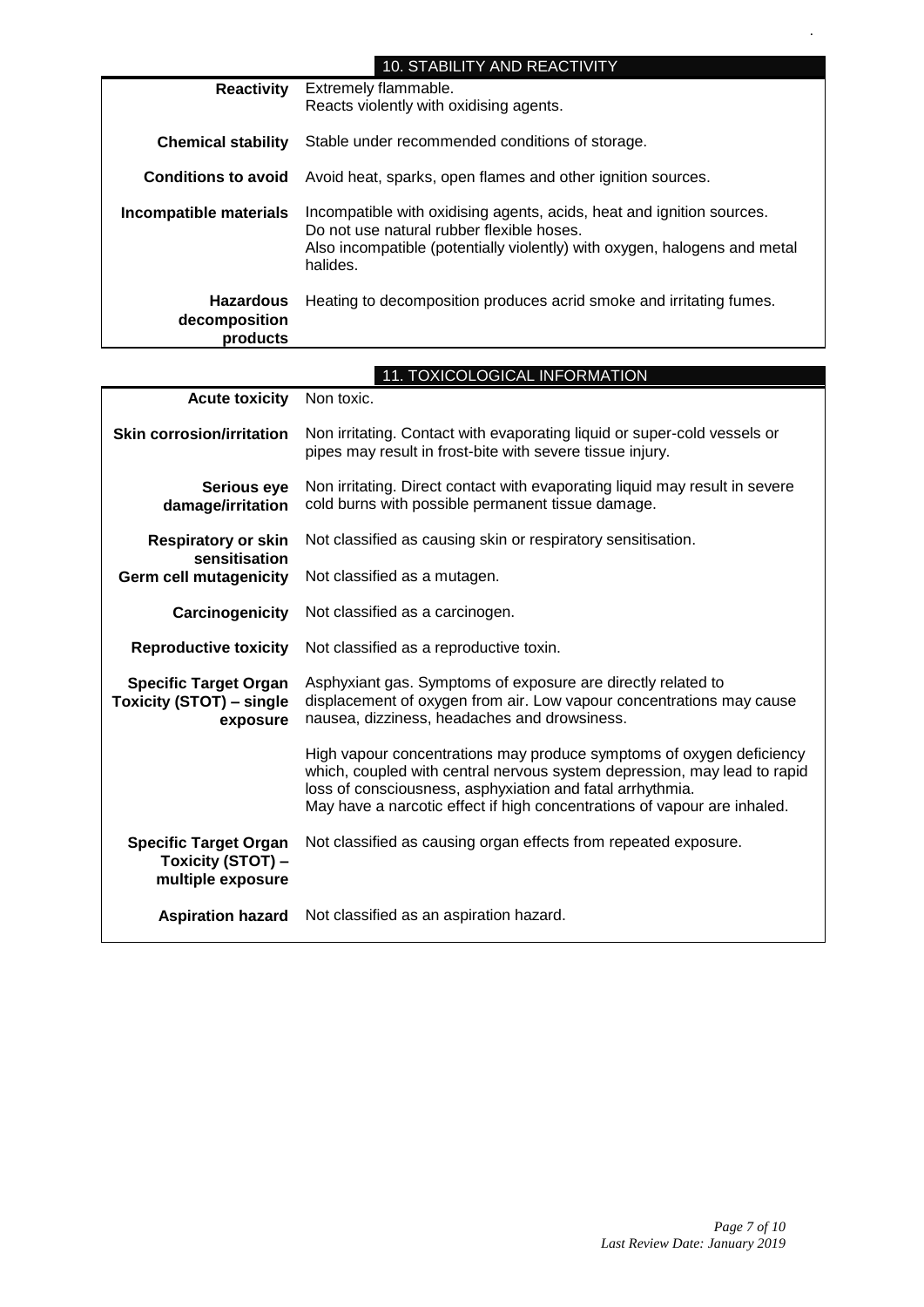### 12. ECOLOGICAL INFORMATION

| <b>Eco Toxicity</b>                           | Not toxic to flora, fauna or soil organisms.<br>Will not cause long term adverse effects in the environment and is not<br>dangerous to the ozone layer. |
|-----------------------------------------------|---------------------------------------------------------------------------------------------------------------------------------------------------------|
| Persistence /<br>Degradability                | Unlikely to cause long term adverse effects in the environment.                                                                                         |
| <b>Bio-accumulative</b><br>potential          | This material is not expected to bio-accumulate.                                                                                                        |
| <b>Mobility</b>                               | Spillages are unlikely to penetrate the soil.<br>The product is likely to volatise rapidly into the air.                                                |
| <b>Other Ecological</b><br><b>Information</b> | Unlikely to cause long term effects in the aquatic environment.                                                                                         |

| 13. DISPOSAL CONSIDERATIONS |                                                                                                                                                                                                                                                                                     |  |  |
|-----------------------------|-------------------------------------------------------------------------------------------------------------------------------------------------------------------------------------------------------------------------------------------------------------------------------------|--|--|
| <b>Disposal methods</b>     | Cylinders should be returned to the manufacturer or supplier for disposal.                                                                                                                                                                                                          |  |  |
|                             | Hazard warning labels are a guide to the safe handling of empty packaging<br>and should not be removed. LPG cylinders or vessels should never be<br>inadvertently disposed of in any land fill facility without being rendered<br>visually and physically unusable before disposal. |  |  |
|                             | Warning: 'empty' tanks or cylinders can sometimes retain residue (LPG<br>liquid and / vapour) and can be dangerous.                                                                                                                                                                 |  |  |
|                             | DO NOT PRESSURISE, CUT, WELD, BRAZE, SOLDER, DRILL OR<br><b>GRIND ANY CYLINDER OR TANK.</b>                                                                                                                                                                                         |  |  |
|                             | DO NOT EXPOSE ANY CYLINDER OR TANK TO HEAT, FLAME,<br>SPARKS AND OTHER SOURCES OF IGNITION.                                                                                                                                                                                         |  |  |
|                             | IGNITION OF LIQUID OR VAPOURS, INCLUDING RESIDUES, MAY<br>CAUSE A FLASH OR EXPLOSION, RESULTING IN INJURY OR DEATH<br>AND PROPERTY DAMAGE.                                                                                                                                          |  |  |
|                             |                                                                                                                                                                                                                                                                                     |  |  |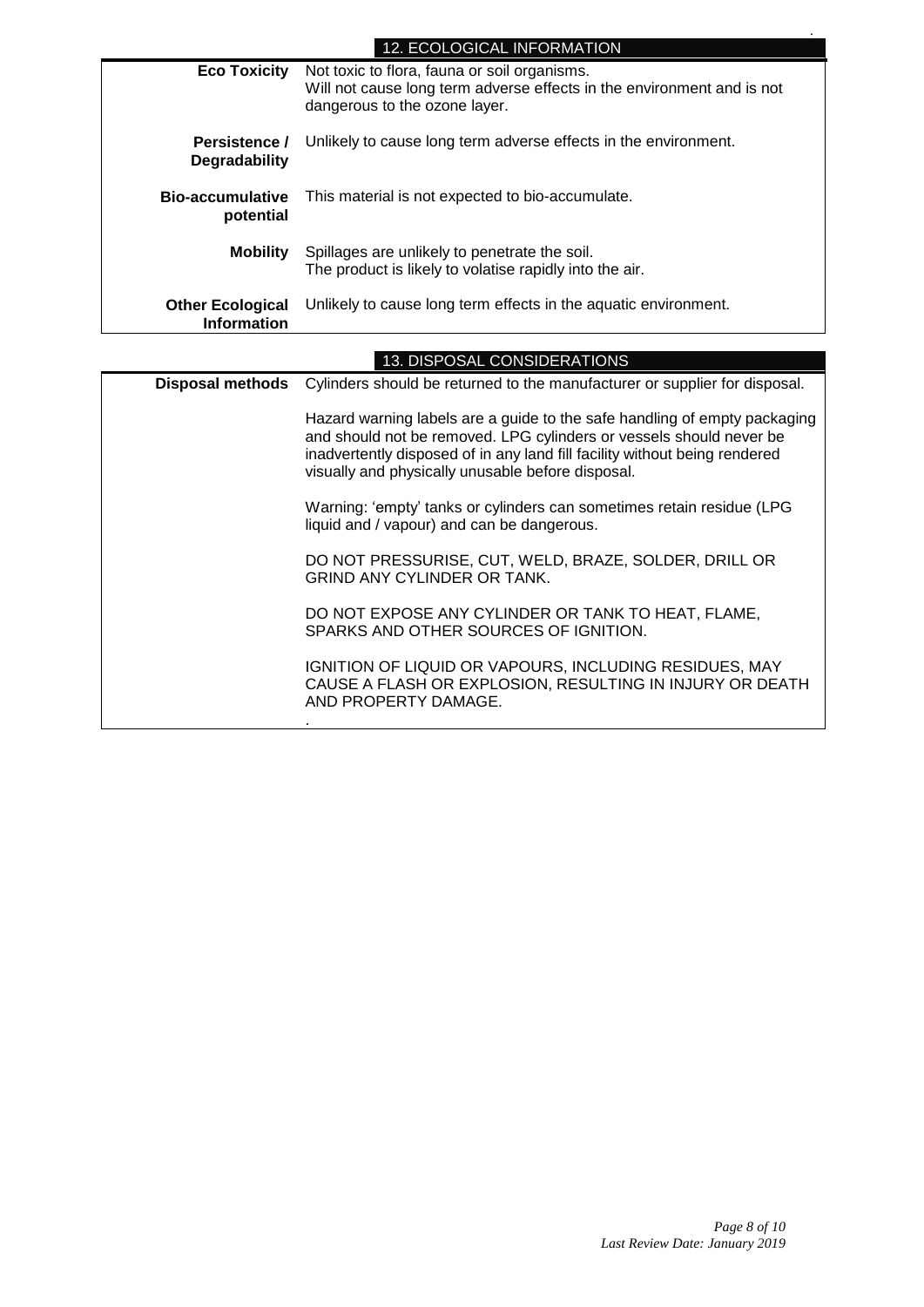|                                                        | <b>14. TRANSPORT INFORMATION</b>                                                                                                       |  |
|--------------------------------------------------------|----------------------------------------------------------------------------------------------------------------------------------------|--|
| <b>UN Number</b>                                       | 1075                                                                                                                                   |  |
| <b>UN Class</b>                                        | Class 2.1                                                                                                                              |  |
| <b>Proper Shipping Names</b>                           | PETROLEUM GASES, LIQUEFIED<br>LPG (Liquefied Petroleum Gas)                                                                            |  |
| <b>CAS Number</b>                                      | 68476-85-7                                                                                                                             |  |
| <b>Approval Number</b>                                 | HSR001009                                                                                                                              |  |
| <b>Classification</b>                                  | 2.1.1A                                                                                                                                 |  |
| <b>Transport Hazard Class</b>                          | 2.1                                                                                                                                    |  |
| <b>Packing Group</b>                                   | None Allocated                                                                                                                         |  |
| <b>Subsidiary Risk(s)</b>                              | None Allocated                                                                                                                         |  |
| <b>Environmental hazards</b><br>for Transport Purposes | No                                                                                                                                     |  |
| <b>Special precautions for</b><br>user                 | Do not transport with dangerous goods of Class 1, 3, 4, 5 and 7. Refer to<br>the New Zealand Truck Loading Code. (NZ Transport Agency) |  |
| <b>Additional information</b>                          | Factsheet 64 (May 2017) – Transport of Dangerous Goods<br>(NZ Transport Agency)                                                        |  |
| <b>Hazchem Code</b>                                    | See Section 5                                                                                                                          |  |
|                                                        | 15. REGULATORY INFORMATION                                                                                                             |  |

|                                  | 10. INLOULINIOIN INI OINIIN INOIN                                                                                                                              |
|----------------------------------|----------------------------------------------------------------------------------------------------------------------------------------------------------------|
|                                  | AICS All chemicals listed on the Australian Inventory of Chemical Substances (AICS).                                                                           |
| <b>HSNO NZ</b>                   | EPA NZ Hazardous Substances Database – Chemical Classification and Information<br>Database (CCID)                                                              |
| <b>Poison</b><br><b>Schedule</b> | A poison schedule number has not been allocated to this product using the criteria in the<br>Standard for the Uniform Scheduling of Drugs and Poisons (SUSDP). |